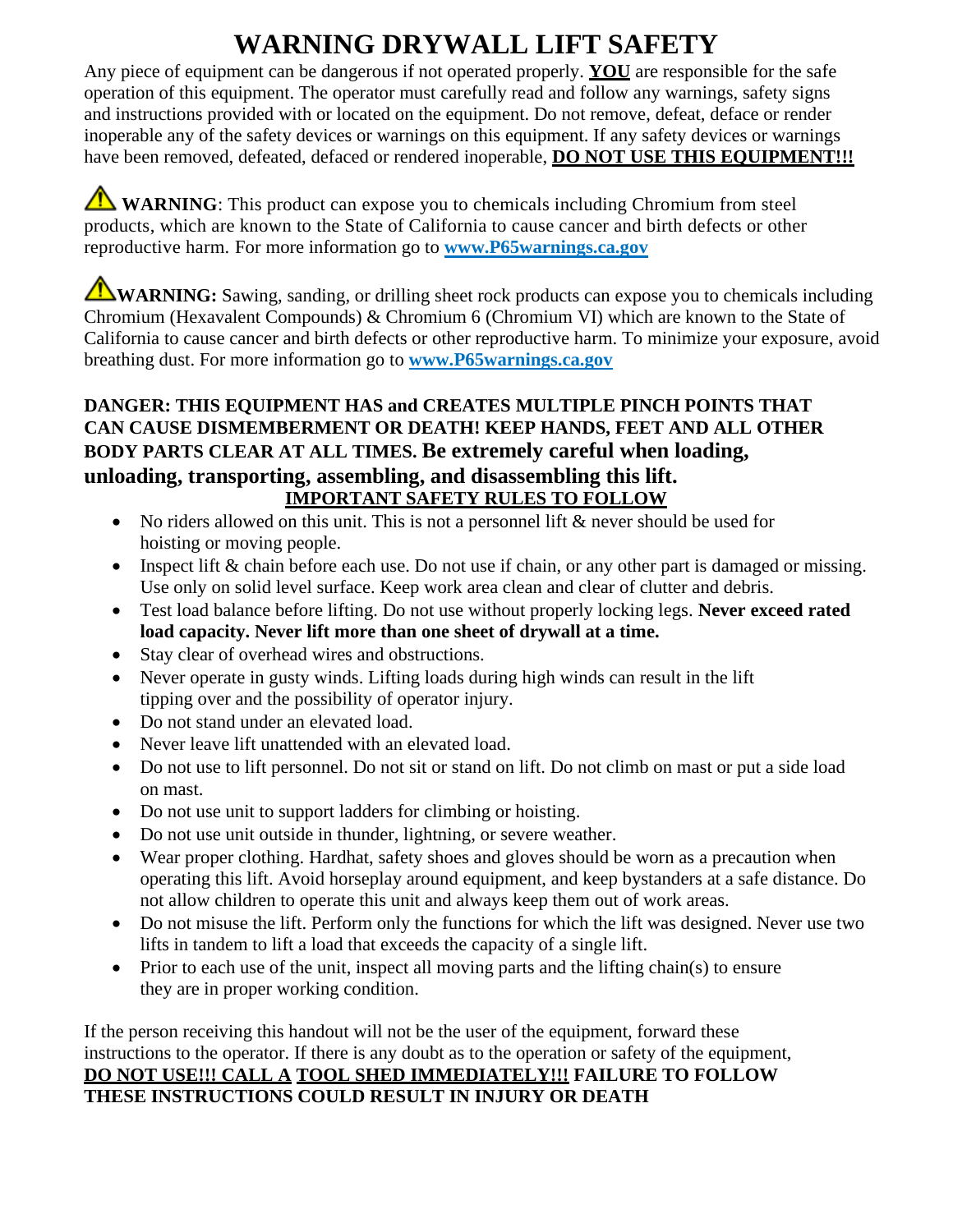# **Warning**

**Read and follow these warnings and the instructions that follow. Failure to do so could result in serious property damage and/or serious bodily injury.**

**• BEFORE** operating this equipment, thoroughly read this set of instructions, make sure you understand them, and only then follow the step-by-step directions. **FAILURE TO READ AND FOLLOW THESE INSTRUCTIONS** could result in failure of the equipment. Failure of the equipment while the lift is raised can include a sudden and rapid lowering of the lift and load possibly resulting in serious property damage and/or serious bodily injury.

• Use and maintenance of the PANELLIFT® Drywall Lift shall be limited to authorized personnel who are trained in the proper techniques for its safe operation and maintenance and who are familiar with the various hazards of overhead material handling.

• As with any lifting equipment, **ALWAYS WEAR A HARD HAT**  when operating the PANELLIFT® Drywall Lift and keep children away from the work area. Failure to do so could result in serious bodily injury.

• **DO NOT** ATTEMPT TO USE YOUR PANELLIFT® Drywall Lift IF ANY PART IS MISSING, DAMAGED OR WORN. ORDER A REPLACEMENT PART IMMEDIATELY. Using a PANELLIFT® Drywall Lift with missing, damaged or worn components can result in failure of the unit and possibly severe property damage and/or serious bodily injury.

• **INSPECT THE CHAIN ASSEMBLIES BEFORE EACH USE. REPLACE AT THE FIRST SIGN OF DAMAGE OR WEAR.** A worn, damaged or improperly installed chain can fail resulting in a sudden and rapid lowering of the lift and the load and possibly resulting in serious property damage and/or serious bodily injury. Inspect the chains by extending the lift fully and examining the full length of each lift chain for signs of damage or wear.

• **The weight capacity of the PANELLIFT® Drywall Lift is 150 lbs. (68 kg). DO NOT load the unit beyond this limit. When loading wallboard (or similar building panels), load only one sheet of wallboard at a time.** Failure to follow this warning can result in an unstable load and/or damage to the PANELLIFT® Drywall Lift contributing to a sudden failure of the machine and serious property damage and/or serious bodily injury.

• **DO NOT TAMPER WITH OR ADJUST** the torque setting on the load limiting clutch of the PANELLIFT® Drywall Lift. This is factory preset for the load range of the intended use of the lift. Altering this factory setting can subject the drive, lift, and brake mechanisms of the lift to stresses and loads that they were not designed to carry. This can result in failure of the unit which may include a sudden and rapid lowering of the lift and the load possibly resulting in serious property damage and/or serious bodily injury.

• **DO NOT ROLL** a loaded PANELLIFT® Drywall Lift while the load is raised. Always keep the load lowered until the lift is in place beneath the space in which the load will be installed. Rolling a PANELLIFT® Drywall Lift while the load is raised can result in tipping the lift and load possibly resulting in serious property damage and/or serious bodily injury.

• Operate the PANELLIFT® Drywall Lift only on hard, flat, level surfaces free of obstructions, debris, clutter, pits, holes or openings. Failure to follow this warning can result in tipping the lift and/or load possibly resulting in serious property damage and/or serious bodily injury.

• The PANELLIFT® Drywall Lift is designed exclusively as a material lift and shall be used for no other purpose. The PANELLIFT® Drywall Lift is not a personnel lift or platform and shall not be used as such. Using the PANELLIFT® Drywall Lift for purposes other than a material lift can subject the unit to stresses and loads that it was not designed to carry. This can result in failure of the unit which may include a sudden and rapid lowering of the lift and the load possibly resulting in serious property damage and/or serious bodily injury.

• The PANELLIFT® Drywall Lift is made of steel which conducts electricity. Keep the unit away from live electrical wires. Failure to do so could result in electrocution.

• Use only factory authorized replacement parts. Installation of other parts can compromise the safe design of the PANELLIFT® Drywall Lift and may cause failure of the unit possibly resulting in serious property damage and/or serious bodily injury.

• Moving the PANELLIFT® Drywall Lift from a cold environment to a warm one may cause condensation to form on metal surfaces creating a potential for malfunction. Such malfunction could possibly result in serious property damage and/or serious bodily injury: Allow the unit to reach working room temperature and check to make sure that the winch brake drum is clean and dry before operating.

• **CAUTION:** When the winch brake is released the winch will rotate backward and cradle will rapidly descend. If the winch is allowed to free-wheel backward, the winch handle can develop a great deal of rotational speed and potential for injury. To avoid possible serious personal injury or property damage always control the winch wheel firmly with the right hand before releasing the brake. **SEE INSTRUCTIONS ON PAGE 6**

• **DO NOT** pass your hand through the spokes on the winch when operating the unit as this could result in serious bodily injury.

• **Keep** hands, hair, and clothing away from chains and movable telescoping sections.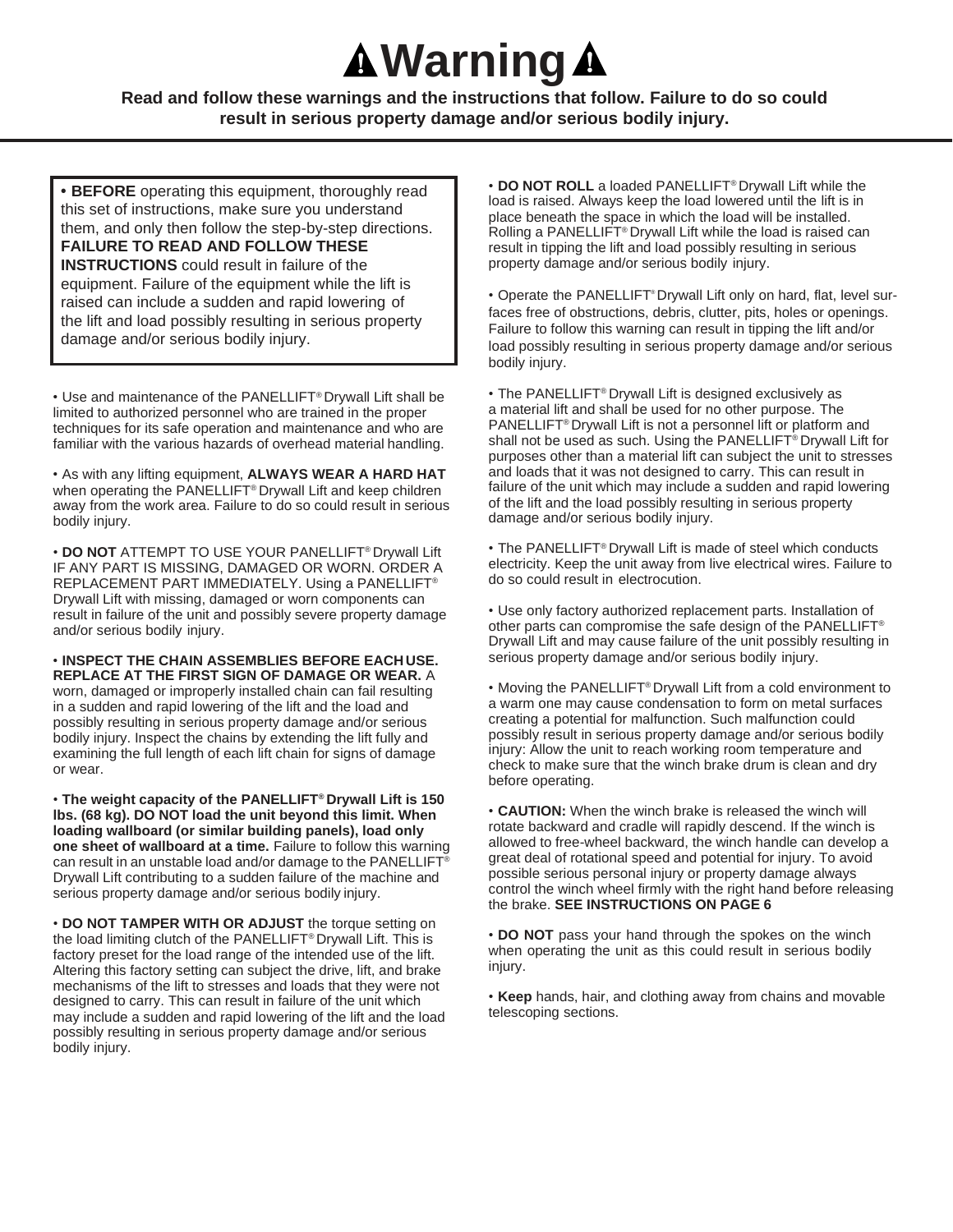## **USER COMPONENTS & SPECIFICATIONS**



- A. Cradle Assembly less detachable cross arms
- **B.** Cradle Cross arms (1 pair)
- C. Frame Assembly with winch and telescoping sections

-

D. Tripod Base Assembly

**SHEET QUANTITY CAPACITY - Single LOAD RATING – 150lbs Do Not Exceed MAXIMUM HEIGHT – 14' 5" LOADING HEIGHT – 37" NET WEIGHT – Approximately 124lbs**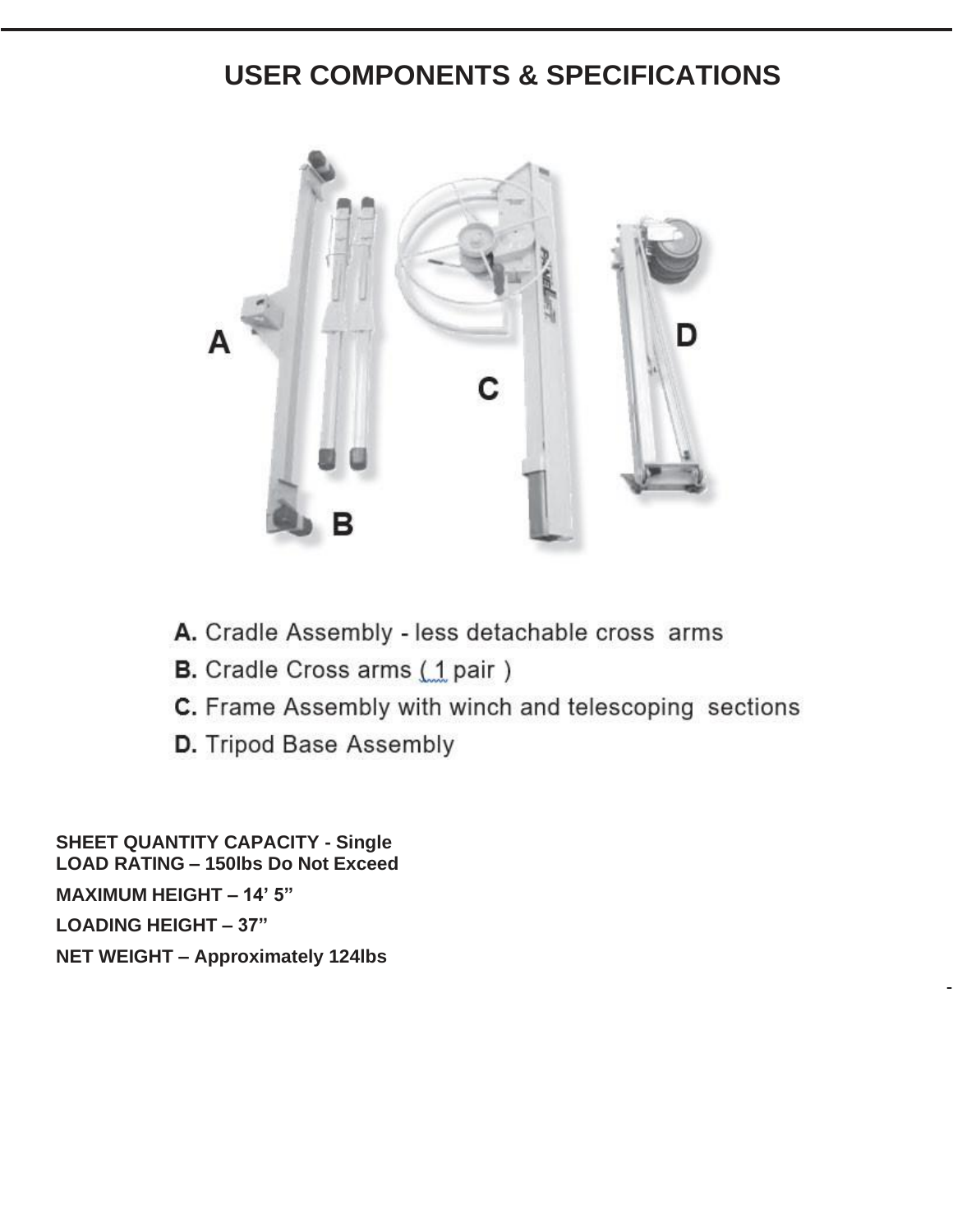# **ASSEMBLY**



1. Begin by setting up the tripod base: press down on the slide yoke pin clip and swing the outer legs out until they lock in the working position (note the holes on the bottom of the slide tube).



2. Set the backstop as shown to hold the tripod in place when attaching the frame.



3A. Place the frame assembly on the tripod base.



3B. Pocket "A" slides OVER angle "B" while angle "C" slides INSIDE angle "D".



3C. When the frame is correctly positioned on the tripod base release the backstop.



4A. Release the telescoping section retaining hook by rotating the winch wheel forward with your right hand while raising the brake arm with your left hand.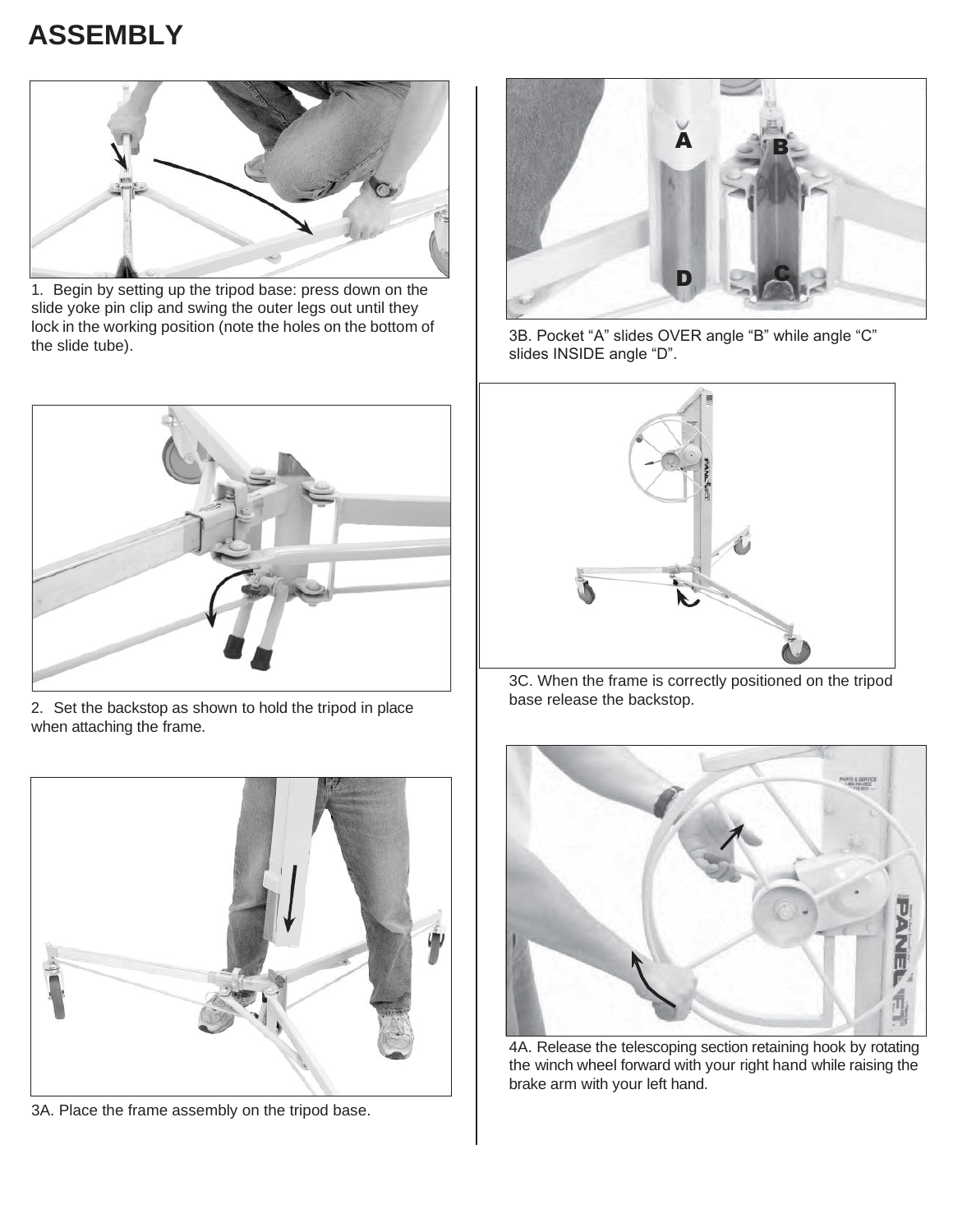### **ASSEMBLY continued**



4B. Hold the brake arm in the raised position and allow the winch wheel to find a neutral position.



4C. Release the brake arm and swing the retaining hook to the open position.



5. Mount the cradle on top of the telescoping section. Flip out the tilt latch to allow the cradle to tilt for loading and for hanging drywall on sidewalls and sloped ceilings.



6. Place the tapered plates of the cross arms into the tapered sockets on the cradle. The spring tab on the back of the cross arm will lock it into place.



7.To extend the outriggers for use, pull out on the out- rigger lock pin with your right hand and slide the outrigger out with your left hand as shown. The lock pin willengage at three different points on the outrigger: fully retracted, extended 21", or extended 33". MAKE SURE that the lock pins are engaged in one of these three positions before loading the unit. DO NOT use the PANELLIFT® with the outriggers extended beyond the 33" point.

*Retract the outriggers when storing or transporting the unit.*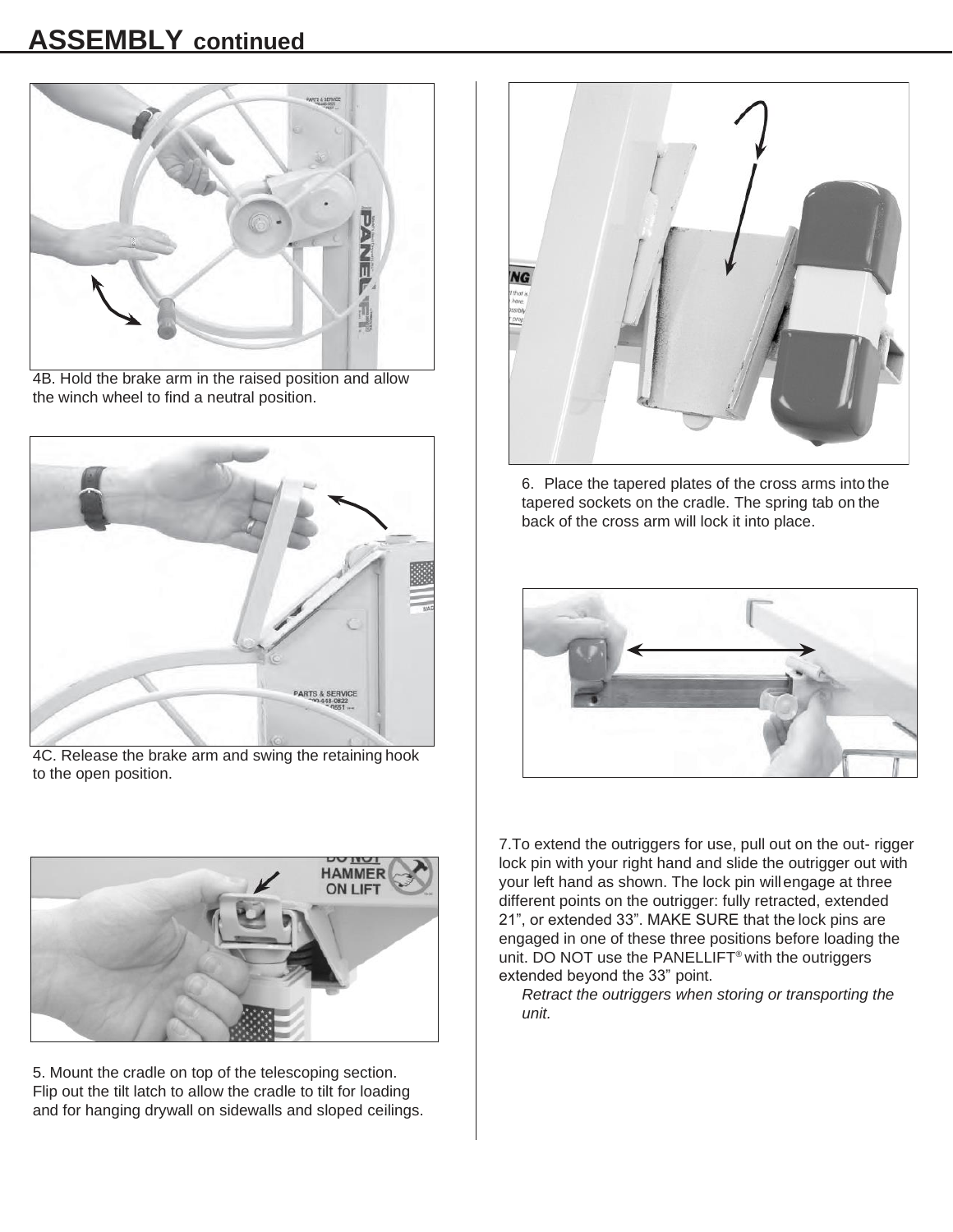# **OPERATION**



When the backstop legs are set, they keep the unit from shifting while loading wallboard or while installing the frame on the tripod base.



1. To Load: Set the backstop on the tripod base to hold the unit in position. Extend the cradle outriggers to properly support the drywall, tilt the cradle, and swing out the cross arm support hooks. Load the PANELLIFT® Drywall Lift from the front as shown with the face paper of the drywall contacting the cradle.



2. To raise the PANELLIFT® Drywall Lift rotate the winch wheel in the direction shown. The brake arm is spring loaded to hold the winch automatically at any height.



3. To lower the PANELLIFT® Drywall Lift control the backward rotation of the winch by grasping the winch handle with your right hand BEFORE releasing the brake with your left hand. ALWAYS use this two-hand method when lowering the PANELLIFT® Drywall Lift.

4. The PANELLIFT® Drywall Lift will hold drywall in position on sidewalls and sloped ceilings in addition to level ceilings. The cradle also tilts up to  $10^{\circ}$  longitudinally.

USE THE BACKSTOP ON THE TRIPOD BASE WHEN WORKING ON SIDEWALLS AND SLOPED CEILINGS.

When working on sloped ceilings, start at the peak and work down.



Photos are for illustrative purposes only.

#### **WARNING** $\boldsymbol{\Lambda}$

**DO NOT ROLL a loaded PANELLIFT® Drywall Lift while the load is raised. Always keep the load lowered until the lift is in** 

**place beneath the space in which the loaded wallboard will be installed.**

**Rolling a PANELLIFT® Drywall Lift while the load is raised can result in tipping the lift and load possibly resulting in serious property damage and/or serious bodily injury.**